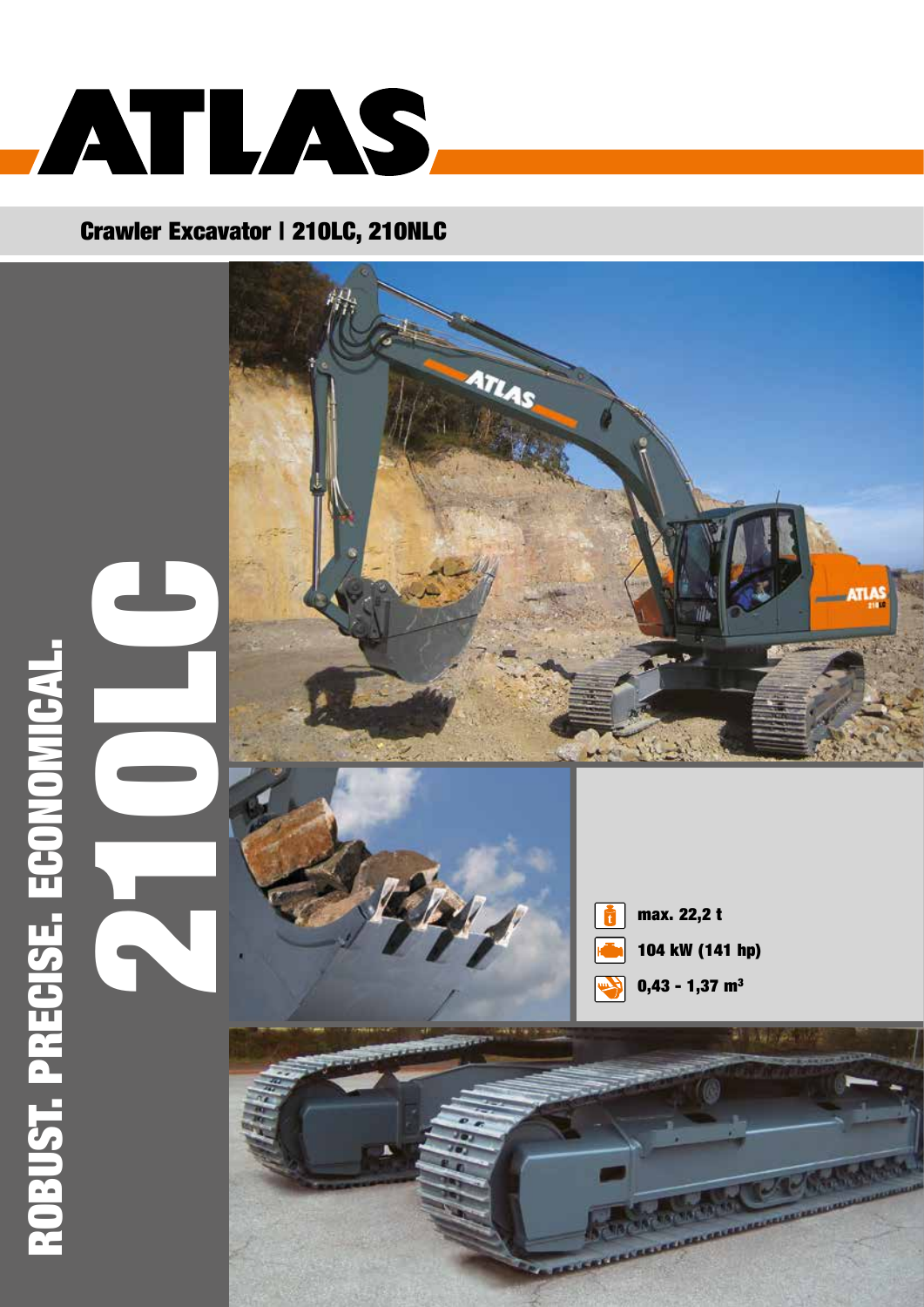

#### **Technical specifications**

#### **ENGINE (COM III)**

#### **HYDRAULIC SYSTEM**

- · 2 load-limit-controlled high-performance piston pumps
- · Dual-circuit hydraulics system
- 7 standard consumer loads in one control block
- · Sensitive, proportional, independent control
- Primary and secondary protection against overload
- Suction valves for all work functions
- . Load-retaining and fine-lowering valve in lifting circuit
- Pump flow control
- Grab function is standard (without rotating)
- Fuel-efficient flow-on-demand control
- Pipe break protection valves for lifting cylinders
- . Up to 2 additional control circuits possible
- 
- · Max. operating pressure. .....340 (370)\* bar
- · Operating models:
- 3 pre-programmed Models (Fine, Eco, Power)

#### **SWING ASSEMBLY**

- · Swing motor:
- Swing gear:
- Swing brake:

Axial piston motor with priority valve Multistage planetary transmission Automatic multidisc parking brake (can also be operated manually)

#### · Swing torque... .....................63,16 (68,73)\* kNm

• Max. swing speed. ........................14,5/min

#### **TRACTION DRIVE AND BRAKES**

| • Steering:       | 2 control levers / pedals enable separate drive<br>of both chains | • Maximum speed 3.3 / 5.1 km/h |
|-------------------|-------------------------------------------------------------------|--------------------------------|
| • Traction drive: | 2 automatic drive positions                                       |                                |
| • Brakes:         | Hydraulic, service-free multidisc brakes                          |                                |

#### UNDERCARRIAGE

| <b>Construction:</b>                                | Drives:                     |                                                                              |
|-----------------------------------------------------|-----------------------------|------------------------------------------------------------------------------|
| $\bullet$ X-frame                                   | • Drive quality D4          | • Chain tension via hydraulic oil cylinder and<br>pre-tensioned steel spring |
| • Lifetime lubrication of track and carrier rollers | • Three-section base plates |                                                                              |
| • 4 lashing grommets                                | • Chains lubricated         |                                                                              |
|                                                     | • Sealed bolts              |                                                                              |
|                                                     |                             |                                                                              |
| <b>FILL CAPACITIES</b>                              |                             |                                                                              |
|                                                     |                             | • Hydraulic system290 liter                                                  |

.216 liter

#### $\bullet$  Fue  $\bullet$  Co

**DRIVER'S CAB** 

· Extra-wide entrance

· Spacious leg room

mute function

**DRIVER'S SEAT:** 

| oling system42 liter |  |
|----------------------|--|
|                      |  |

- Meets latest safety standards **CONTROL:** 
	- Ergonomically designed joysticks

· Hydraulic tank ......

- Clear and concise arrangement of the switches in the control panel
- **MONITORING:**
- 
- · Operating data screen display · Automatic system for monitoring, warning and storage of data

#### **CLIMATE CONTROL:**

- Air conditioneing eduipped as standard
- . Very good air distribution through optimally
- arranged nozzles

#### **SOUND LEVELS:**

- ISO 6396 (L<sub>n</sub>A) in driver's cab ....... 72 dB(A)
- 2000/14 EG (L<sub>w</sub>A) ambience level......102 dB(A)

· Air-cushioned comfort seat (optional seat heating)

· Excellent circumferential visibility • Preparation for radio installation with

- Arm rests and lumbar support
- Seat adjustable separately from console

\* Values when pressure is switched or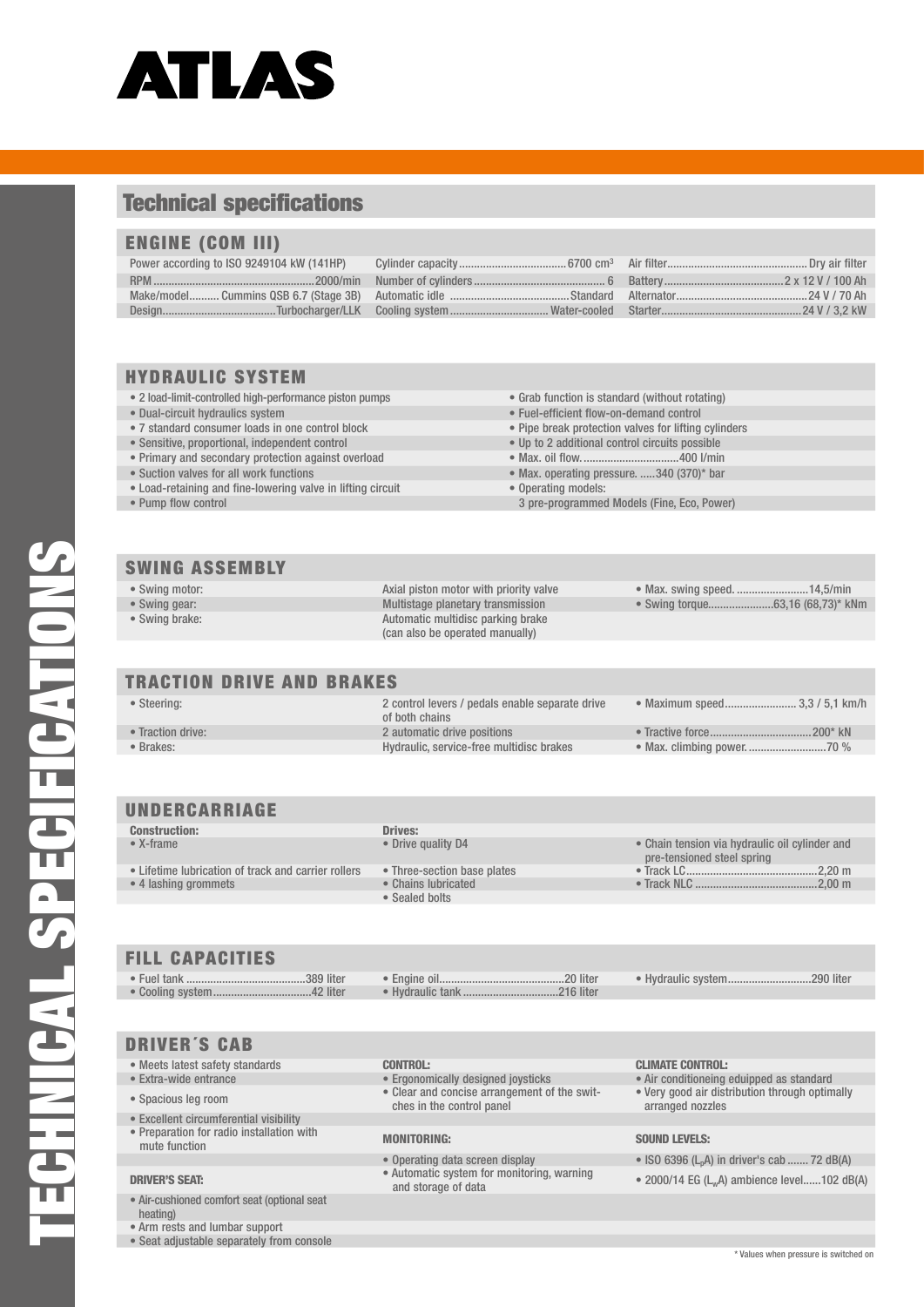## Working equipment

| <b>OPERATING WEIGHTS</b>  | <b>Crawler Excavator 210LC</b>                                  | <b>Crawler Excavator 210NLC</b>                                 |
|---------------------------|-----------------------------------------------------------------|-----------------------------------------------------------------|
| <b>Monoblock</b>          | <b>Monoblock 5,68 m (C21.3M)</b><br><b>Stick 2,70 m (D21.2)</b> | <b>Monoblock 5,68 m (C21.3M)</b><br><b>Stick 2,70 m (D21.2)</b> |
| Ground plate width 500 mm | $\overline{\phantom{a}}$                                        | 21.0t                                                           |
| Ground plate width 600 mm | 21.3t                                                           | 21.2 t                                                          |
| Ground plate width 700 mm | 21,6t                                                           | 21,5t                                                           |
| Ground plate width 800 mm | 21.8t                                                           | 21.7t                                                           |
|                           |                                                                 |                                                                 |

|  |  |  |  | <b>OPERATING WEIGHTS</b> |  |
|--|--|--|--|--------------------------|--|
|--|--|--|--|--------------------------|--|

| Adjustable base arm 1.95 m (C21.41) 1,95 m (C21.41) 13,41 m (C21.46) 1,95 m (C21.41) 13,41 m (C21.46) 1,95 m (C21.41) 13,41 m (C21.46) 1,95 m (C21.46) 13,41 m (C21.41) 13,41 m (C21.49) |                     |                     |                     |                     |
|------------------------------------------------------------------------------------------------------------------------------------------------------------------------------------------|---------------------|---------------------|---------------------|---------------------|
| Adjustable boom 3.41 m (C21.46)                                                                                                                                                          | <b>Stick 2.15 m</b> | <b>Stick 2.65 m</b> | <b>Stick 2.15 m</b> | <b>Stick 2.65 m</b> |
|                                                                                                                                                                                          | D21.23)             | (D21.33)            | (D21.23)            | (D21.33)            |
| Ground plate width 500 mm                                                                                                                                                                |                     |                     | 21.3t               | 21.3t               |
| Ground plate width 600 mm                                                                                                                                                                | 21.5t               | 21.5t               | 21.5t               | 21.5t               |
| Ground plate width 700 mm                                                                                                                                                                | 21.9t               | 21.9t               | 21.8t               | 21.8t               |
| Ground plate width 800 mm                                                                                                                                                                | 22.1 t              | 22.1 t              | 22.0t               | 22.0t               |

Crawler Excavator 210LC Crawler Excavator 210NLC

Operating weight with driver, completely filled implement and 1,0 t for attachments

### STANDARD FOUIDMENT

| ----- - -                                                     |                                                                  |                                                                                 |
|---------------------------------------------------------------|------------------------------------------------------------------|---------------------------------------------------------------------------------|
| <b>Engine:</b>                                                |                                                                  |                                                                                 |
| • COM III emission level                                      | • Cylinder end-position damping                                  | <b>Superstructure:</b>                                                          |
| • 6 cylinders                                                 | • Accumulator for emergency lowering of the<br>arm system        | · Spacious and lockable storage space in<br>superstructure                      |
| • Engine speed adjustment via potentiometer                   |                                                                  |                                                                                 |
| · Automatic idle                                              | Cab:                                                             | <b>Equipment:</b>                                                               |
| • Diesel pre-filter                                           | • Air conditioner                                                | • Combined lubricating points for swing bearing<br>and arm equipment            |
| • Engine monitoring                                           | • Preparation for radio installation with<br>mute function       |                                                                                 |
|                                                               | • Air-cushioned comfort seat                                     |                                                                                 |
| <b>Hydraulics:</b>                                            | • Seat adjustable separately from console                        | <b>Undercarriage:</b>                                                           |
| • Load-limit-controlled<br>double displacement pump           | • Ready for electric cooling box                                 | $\bullet$ X frame                                                               |
| • Hydraulic attachment kit for grabbing<br>(without rotation) | • Different options for storage, compartment for<br>documents    | • Integrated, hydraulic traction drive with brake valve                         |
| • Hammer hydraulics (max. 200 Liter)                          | · Bottle holder                                                  | · Automatic, hydraulic, service-free multi-disc brakes                          |
| · Quadrant hydraulics (max. 200 Liter)                        | • Heat-insulating glass, tinted windows                          | • Chain tensioning can be adjusted via oil cylinder                             |
| • Pipe-break protection valves for lifting cylinders          | • Operating data screen display                                  | • Lubricated, sealed chains                                                     |
| • Pressure control level                                      | • Rear view security camera with 5 inch LCD-colour<br>monitor    | • 4 lashing grommets on the undercarriage                                       |
|                                                               |                                                                  |                                                                                 |
| <b>SPECIAL EQUIPMENT</b>                                      |                                                                  |                                                                                 |
| <b>Monoblock:</b>                                             | Engine:                                                          | <b>Equipment:</b>                                                               |
| • Monoblock with stick cylinder 5,68 m (C21.3M)               | • Refueling pump                                                 | • Automatically controlled and monitored electric<br>central lubrication system |
| • Monoblock with stick cylinder 6,50 m (C21.5M)               | • Auxiliary heating                                              | • GPS/GSM telemetric system for monitoring of                                   |
| <b>Stick for Monoblock:</b>                                   | • Cold start assistance                                          | operating data, consumption, position<br>• Xenon working lights                 |
| • Stick 2,70 m (D21.2)                                        |                                                                  |                                                                                 |
| • Stick 3,20 m (D21.3)                                        | <b>Hydraulics:</b>                                               | Cab:                                                                            |
|                                                               | • Shear / sorting grab function with                             | • Cab protection guard                                                          |
| <b>Adjustable booms:</b>                                      | comfort pressure controller<br>• Grab and grab rotating function | • Flood lights                                                                  |
| · Base arm 1,95 m (C21.41)                                    | . Up to two additional circuits                                  | • Beacon light                                                                  |
| • Adjustable boom adjusting cylinder 3,41 m (C21.46)          | • Floating function for the boom                                 | · Radio CD/MP3, front AUX in, USB                                               |
| • Adjustable boom adjusting cylinder 3,83 m (C21.461)         | · Hydraulic quick coupler                                        | • Heated driver's seat                                                          |
| <b>Sticks for adjustable booms:</b>                           | • Pipe-break protection valve for bending<br>cylinder            | • Electric cooling box                                                          |
| • Stick 2,15 m (D21.23)                                       | • Pipe-break protection valves for lifting cylinders             |                                                                                 |
| • Stick 2,65 m (D21.33)                                       | · Bio oil                                                        | <b>Other special equipment:</b> See price list                                  |

#### ATTACHMENTS (SELECTION)

|               | <b>Bucket</b>      | <b>Bucket</b>      | <b>Bucket</b>      | <b>Bucket</b>         | <b>Bucket</b>                                     |
|---------------|--------------------|--------------------|--------------------|-----------------------|---------------------------------------------------|
| Content SAE   | $0.43 \text{ m}^3$ | $0.63 \text{ m}^3$ | $0.94 \text{ m}^3$ | 1.16 $\mathrm{m}^{3}$ | 1.37 $m3$                                         |
| Cuttina width | 600 mm             | 800 mm             | $1100$ mm          | 1300 mm               | 1500 mm                                           |
| Weight        | 470 kg             | 640 kg             | 820 kg             | 880 kg                | 915 kg                                            |
|               |                    |                    |                    |                       | stability acc. to ISO 10567, bulk weight 1.8 t/m3 |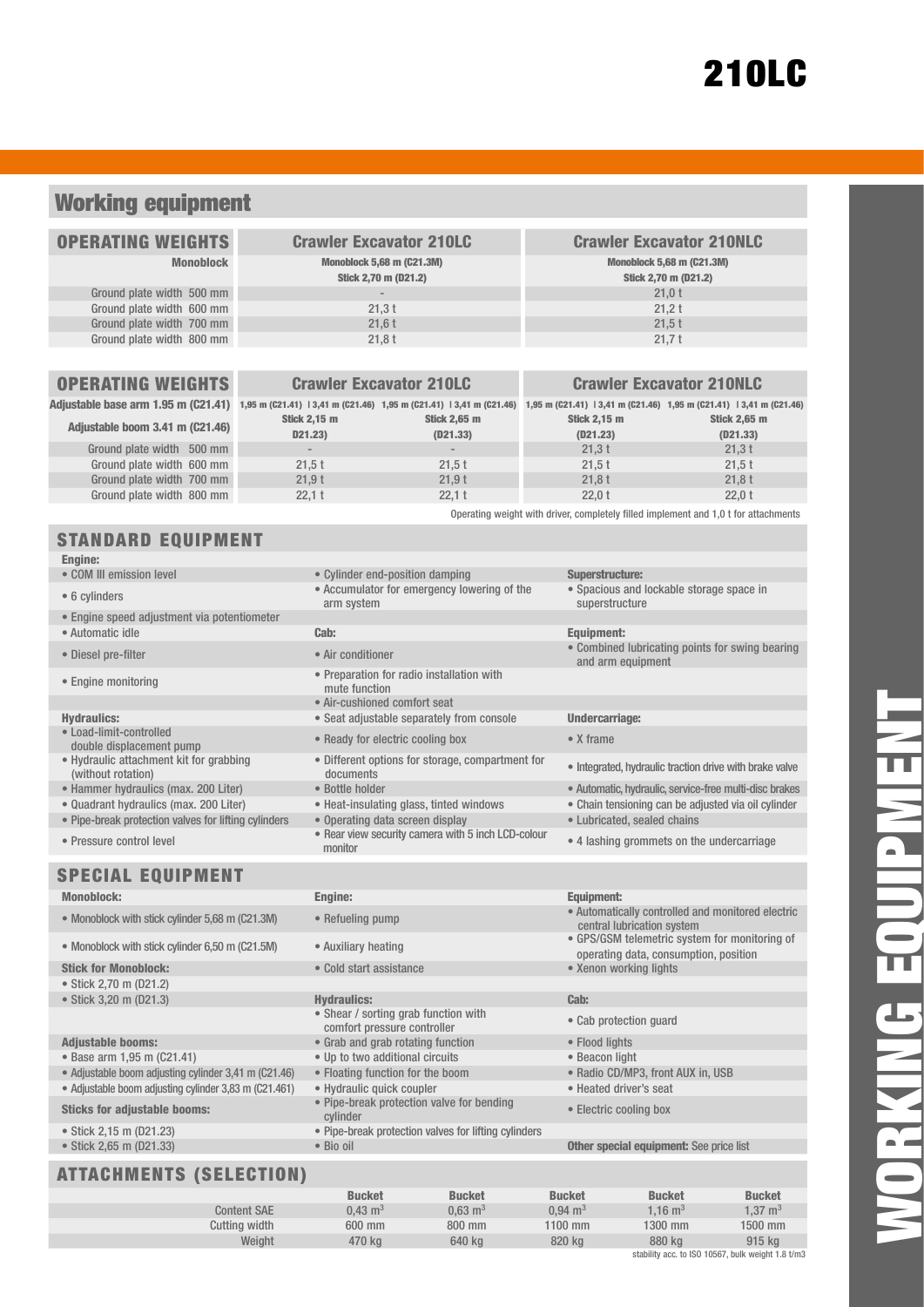

Working ranges Monoblock 5,68 m (C21.3M)



| <b>STICK LENGTHS</b>      | 2,70 m (D21.2)     | $3,20 \text{ m}$ (D21.3) |  |  |
|---------------------------|--------------------|--------------------------|--|--|
| Max. cut-in height<br>A   | $9.40 \text{ m}$   | $9.64$ m                 |  |  |
| Max. pouring height<br>B  | $6,69$ m           | 6,93 m                   |  |  |
| Max. trench depth<br>C.   | $6,34 \, m$        | 6.84 <sub>m</sub>        |  |  |
| Max. reach                | $9,83 \, \text{m}$ | $10,32 \; m$             |  |  |
| Max. bucket digging force | $132*$ kN          | 132* kN                  |  |  |
| Max. stick digging force  | $92*$ kN           | 82* kN                   |  |  |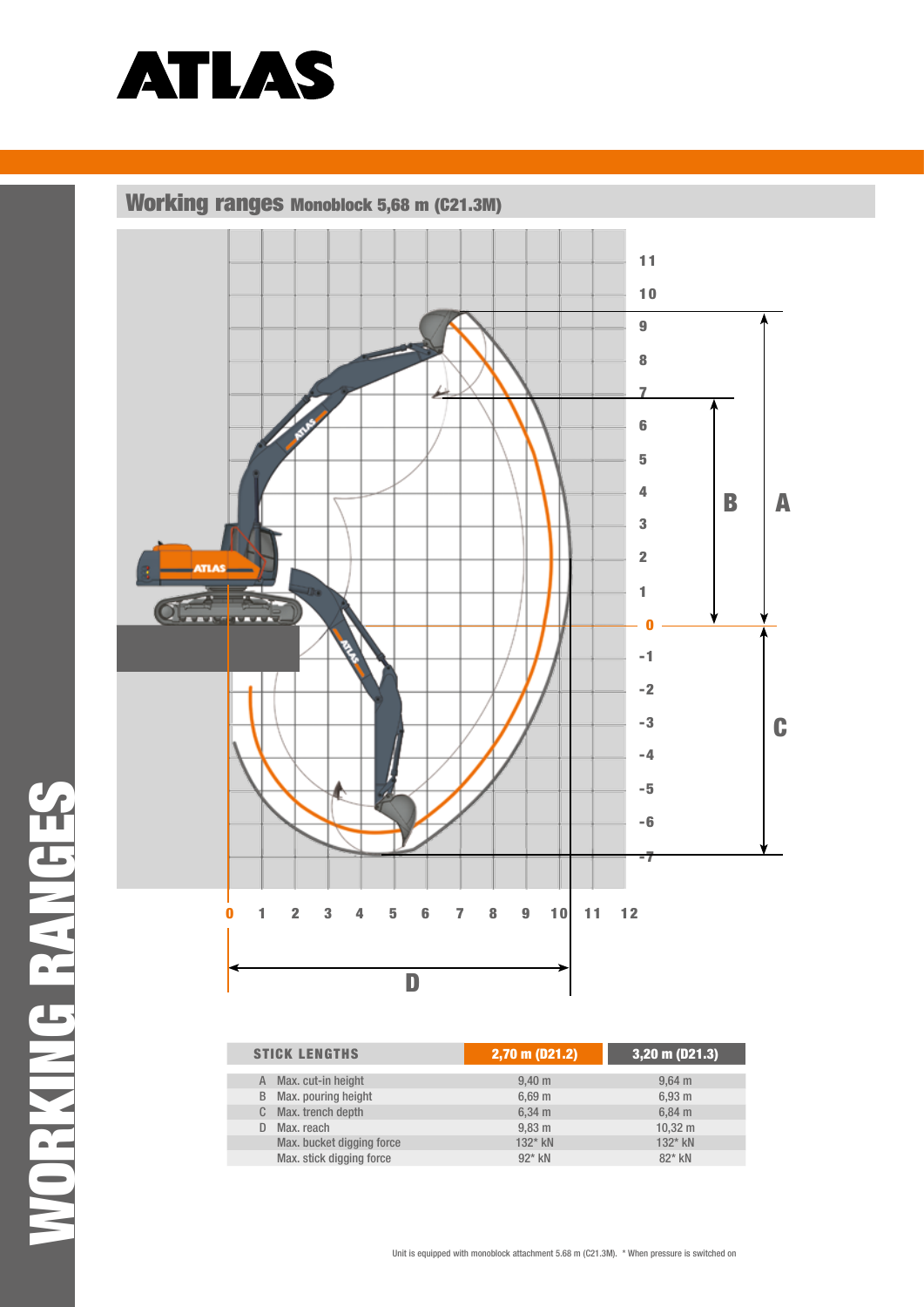| <b>Lifting capacities Monoblock 5,68 m (C21.3M)</b> |              |                                                                        |              |                |              |                |              |                |              |                  |
|-----------------------------------------------------|--------------|------------------------------------------------------------------------|--------------|----------------|--------------|----------------|--------------|----------------|--------------|------------------|
| <b>210LC</b>                                        |              | Lifting capacity at 370 bar                                            |              |                |              |                |              |                |              |                  |
|                                                     |              |                                                                        |              |                |              |                |              |                |              |                  |
|                                                     |              | 3,0 <sub>m</sub>                                                       | $4,5$ m      |                |              | 6,0 m          | $7,5$ m      |                |              | 9,0 <sub>m</sub> |
|                                                     | hн.          | $\blacksquare$                                                         | ПH           | a.             | hн           |                | 小            | i ka           | ╘┓╝          |                  |
| <b>HEIGHT</b>                                       | <b>FRONT</b> | <b>LATERAL</b>                                                         | <b>FRONT</b> | <b>LATERAL</b> | <b>FRONT</b> | <b>LATERAL</b> | <b>FRONT</b> | <b>LATERAL</b> | <b>FRONT</b> | <b>LATERAL</b>   |
|                                                     |              | Monoblock 5.68 m (C21.3M) with stick 2.70 m (D21.2) Max. reach 9.83 m  |              |                |              |                |              |                |              |                  |
| $+9,0 m$                                            |              |                                                                        |              |                |              |                |              |                |              |                  |
| $+7,5$ m                                            |              |                                                                        |              |                | 4440*        | 4440*          |              |                |              |                  |
| $+6,0 m$                                            |              |                                                                        |              |                | 6436*        | 4498           |              |                |              |                  |
| $+4,5$ m                                            |              |                                                                        | 8328*        | 6656           | 7022*        | 4326           | 5425         | 3048           |              |                  |
| $+3,0$ m                                            |              |                                                                        | 10481*       | 6028           | 7471         | 4058           | 5297         | 2935           |              |                  |
| $+1,5$ m                                            |              |                                                                        | 11197        | 5473           | 7154         | 3790           | 5149         | 2804           |              |                  |
| $+0m$                                               |              |                                                                        | 10848        | 5201           | 6934         | 3603           | 5035         | 2703           |              |                  |
| $-1,5$ m                                            | 9319*        | 9319*                                                                  | 10829        | 5186           | 6867         | 3546           | 5025         | 2694           |              |                  |
| $-3,0 m$                                            | 15420*       | 9852                                                                   | 10984        | 5307           | 6957         | 3622           |              |                |              |                  |
| $-4,5$ m                                            | 11312*       | 10274                                                                  | 8484*        | 5575           |              |                |              |                |              |                  |
|                                                     |              | Monoblock 5.68 m (C21.3M) with stick 3.20 m (D21.3) Max. reach 10.32 m |              |                |              |                |              |                |              |                  |
| $+9,0 m$                                            |              |                                                                        |              |                |              |                |              |                |              |                  |
| $+7,5$ m                                            |              |                                                                        |              |                |              |                |              |                |              |                  |
| $+6,0 m$                                            |              |                                                                        |              |                |              |                | 3991*        | 3147           |              |                  |
| $+4,5$ m                                            |              |                                                                        |              |                | 6483*        | 4397           | 5480         | 3084           |              |                  |
| $+3,0$ m                                            |              |                                                                        | 9585*        | 6162           | 7452*        | 4097           | 5321         | 2944           |              |                  |
| $+1,5$ m                                            |              |                                                                        | 11270        | 5508           | 7168         | 3785           | 5141         | 2785           |              |                  |
| $+0m$                                               |              |                                                                        | 10779        | 5125           | 6891         | 3551           | 4994         | 2655           |              |                  |
| $-1,5$ m                                            |              |                                                                        | 10641        | 5017           | 6758         | 3438           | 4932         | 2601           |              |                  |
| $-3,0$ m                                            | 13818*       | 9448                                                                   | 10750        | 5102           | 6806         | 3479           |              |                |              |                  |
| $-4,5$ m                                            | 13135*       | 9855                                                                   | 9554*        | 5331           | 6837*        | 3671           |              |                |              |                  |

i.

210NLC Lifting capacity at 370 bar

|               |              | 3,0 <sub>m</sub>                                                       |              | $4,5$ m        |              | 6,0 m          |              | 7,5 m          |              | 9,0 <sub>m</sub> |
|---------------|--------------|------------------------------------------------------------------------|--------------|----------------|--------------|----------------|--------------|----------------|--------------|------------------|
|               | hЧ           | à.                                                                     | hμ           | $\blacksquare$ | ┠╻╝          | $\blacksquare$ | Ь,           | $\leftarrow$   | ┟╷           |                  |
| <b>HEIGHT</b> | <b>FRONT</b> | <b>LATERAL</b>                                                         | <b>FRONT</b> | <b>LATERAL</b> | <b>FRONT</b> | <b>LATERAL</b> | <b>FRONT</b> | <b>LATERAL</b> | <b>FRONT</b> | <b>LATERAL</b>   |
|               |              | Monoblock 5.68 m (C21.3M) with stick 2.70 m (D21.2) Max. reach 9.83 m  |              |                |              |                |              |                |              |                  |
| $+9,0 m$      |              |                                                                        |              |                |              |                |              |                |              |                  |
| $+7,5$ m      |              |                                                                        |              |                | $4440*$      | 4166           |              |                |              |                  |
| $+6,0 m$      |              |                                                                        |              |                | 6436*        | 4192           |              |                |              |                  |
| $+4,5$ m      |              |                                                                        | 8328*        | 6172           | 7022*        | 4022           | 5401         | 2828           |              |                  |
| $+3,0 m$      |              |                                                                        | 10481*       | 5557           | 7438         | 3758           | 5273         | 2717           |              |                  |
| $+1,5$ m      |              |                                                                        | 11145        | 5014           | 7122         | 3494           | 5125         | 2588           |              |                  |
| $+0m$         |              |                                                                        | 10797        | 4748           | 6901         | 3310           | 5011         | 2488           |              |                  |
| $-1,5$ m      | 9319*        | 8661                                                                   | 10778        | 4734           | 6834         | 3254           | 5001         | 2479           |              |                  |
| $-3,0 m$      | 15420*       | 8885                                                                   | 10932        | 4852           | 6924         | 3329           |              |                |              |                  |
| $-4,5$ m      | 11312*       | 9291                                                                   | 8484*        | 5114           |              |                |              |                |              |                  |
|               |              | Monoblock 5.68 m (C21.3M) with stick 3.20 m (D21.3) Max. reach 10.32 m |              |                |              |                |              |                |              |                  |
| $+9,0 m$      |              |                                                                        |              |                |              |                |              |                |              |                  |
| $+7,5$ m      |              |                                                                        |              |                |              |                |              |                |              |                  |
| $+6,0 m$      |              |                                                                        |              |                |              |                | 3991*        | 2925           |              |                  |
| $+4,5$ m      |              |                                                                        |              |                | 6483*        | 4090           | 5455         | 2863           |              |                  |
| $+3,0$ m      |              |                                                                        | 9585*        | 5686           | 7452*        | 3795           | 5297         | 2725           |              |                  |
| $+1,5$ m      |              |                                                                        | 11218        | 5046           | 7135         | 3488           | 5117         | 2568           |              |                  |
| $+0m$         |              |                                                                        | 10727        | 4671           | 6858         | 3257           | 4970         | 2440           |              |                  |
| $-1,5$ m      |              |                                                                        | 10590        | 4566           | 6725         | 3146           | 4908         | 2386           |              |                  |
| $-3,0 m$      | 13818*       | 8492                                                                   | 10699        | 4649           | 6773         | 3186           |              |                |              |                  |
| $-4,5$ m      | 13135*       | 8884                                                                   | 9554*        | 4873           | 6837*        | 3376           |              |                |              |                  |

LIFTING CAPACITIESrt. **The Co E CAPACI**  $\overline{ }$  $\overline{\mathbf{r}}$ m.

The specified max. loading capacities in kilogram include a stability of 33% or are calculated at 87% of the hydraulic lifting power, as per ISO10567.<br>These values are applicable at the tip of the arm with optimum position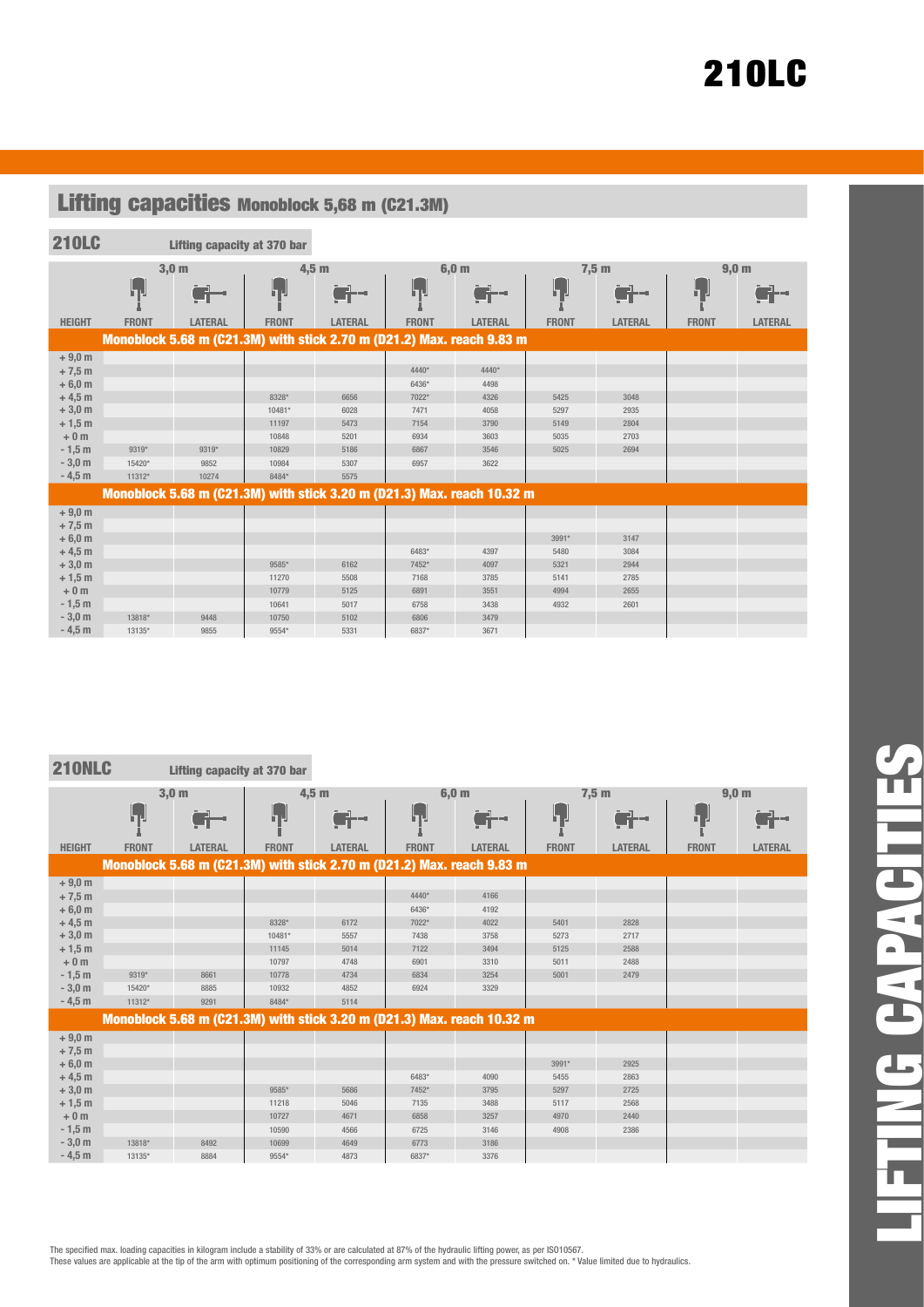

Working ranges adjustable Boom 1,95 m (C 21.41) and 3,41 m (C21.46)



| <b>STICK LENGTHS</b>      | $(2,15 \text{ m } (\overline{021}.23))$ | $2,65$ m (D21.33) |  |  |
|---------------------------|-----------------------------------------|-------------------|--|--|
| Max. cut-in height<br>A   | $9,75 \; \mathrm{m}$                    | $10.16 \text{ m}$ |  |  |
| Max. pouring height<br>B  | $7,05 \; \text{m}$                      | 7.46 <sub>m</sub> |  |  |
| Max. trench depth<br>C.   | 5.43 m                                  | 5.93 <sub>m</sub> |  |  |
| Max. reach<br>D           | 8.90 <sub>m</sub>                       | 9.29 <sub>m</sub> |  |  |
| Max. bucket digging force | 133 (145)* kN                           | 133 (145)* kN     |  |  |
| Max. stick digging force  | 103 (113)* kN                           | 90 (98)* kN       |  |  |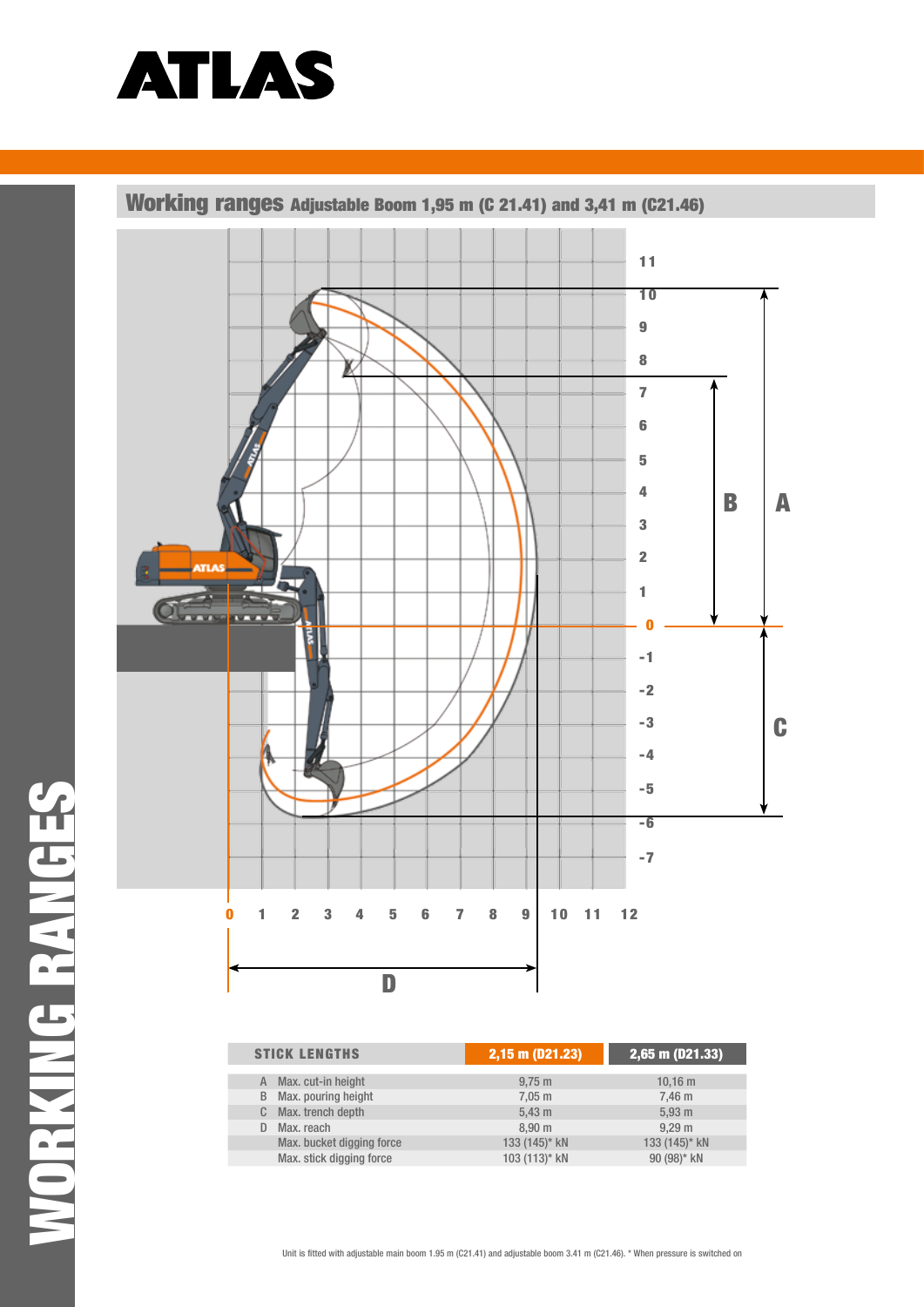| Lifting capacities Adjustable Boom 1,95 m (C21.41) and 3,41 m (C21.46)                                                                              |                                                                                              |                                                                                          |                                                                                                      |                                                                                          |                                                                              |                                                                      |                               |                                                                                                  |              |                  |
|-----------------------------------------------------------------------------------------------------------------------------------------------------|----------------------------------------------------------------------------------------------|------------------------------------------------------------------------------------------|------------------------------------------------------------------------------------------------------|------------------------------------------------------------------------------------------|------------------------------------------------------------------------------|----------------------------------------------------------------------|-------------------------------|--------------------------------------------------------------------------------------------------|--------------|------------------|
| <b>210LC</b>                                                                                                                                        |                                                                                              | Lifting capacity at 360 bar                                                              |                                                                                                      |                                                                                          |                                                                              |                                                                      |                               |                                                                                                  |              |                  |
|                                                                                                                                                     |                                                                                              | 3,0 <sub>m</sub><br>4.5 <sub>m</sub>                                                     |                                                                                                      |                                                                                          | 6.0 <sub>m</sub>                                                             |                                                                      | 7,5m                          |                                                                                                  |              | 9,0 <sub>m</sub> |
|                                                                                                                                                     | h v                                                                                          |                                                                                          | h۲                                                                                                   | sir-                                                                                     | h۳                                                                           |                                                                      | 6 J                           |                                                                                                  | ┠╻╿          |                  |
| <b>HEIGHT</b>                                                                                                                                       | <b>FRONT</b>                                                                                 | <b>LATERAL</b>                                                                           | <b>FRONT</b>                                                                                         | LATERAL                                                                                  | <b>FRONT</b>                                                                 | <b>LATERAL</b>                                                       | <b>FRONT</b>                  | <b>LATERAL</b>                                                                                   | <b>FRONT</b> | <b>LATERAL</b>   |
|                                                                                                                                                     |                                                                                              |                                                                                          |                                                                                                      |                                                                                          |                                                                              |                                                                      |                               | Adjustable boom 1.95 m (C21.41) and 3.41 m (C21.46) with stick 2.15 m (D21.23) Max. reach 8.90 m |              |                  |
| $+8,0 m$<br>$+7.0 m$<br>$+6,0 m$<br>$+5,0 m$<br>$+4.0 m$<br>$+3.0m$<br>$+2.0 m$<br>$+1.0 m$<br>$+0m$<br>$-1.0 m$<br>$-2,0$ m<br>$-3.0 m$<br>$-4.0m$ | 7751*<br>7915*<br>9933*<br>9893*<br>12018*<br>13723*<br>15692*<br>16870*<br>17073*<br>17427* | 7751*<br>7915*<br>9933*<br>9893*<br>11688*<br>11688<br>11804*<br>11702<br>11509<br>11343 | 6331*<br>6137*<br>6552*<br>7397*<br>8491*<br>9521*<br>10172*<br>10352*<br>10423*<br>10615*<br>10150* | 6331*<br>6137*<br>6552*<br>6760<br>6666*<br>6614<br>6608<br>6672<br>6488<br>6241<br>6106 | 4827*<br>5948*<br>6200*<br>6605*<br>7032*<br>7361*<br>7423*<br>7497<br>7264* | 4457<br>4555<br>4590<br>4576<br>4519<br>4418<br>4292<br>4163<br>4085 | 4582*<br>4380*                | 3074<br>3039                                                                                     |              |                  |
|                                                                                                                                                     |                                                                                              |                                                                                          |                                                                                                      |                                                                                          |                                                                              |                                                                      |                               | Adjustable boom 1.95 m (C21.41) and 3.41 m (C21.46) with stick 2.65 m (D21.33) Max. reach 9.29 m |              |                  |
| $+8,0 m$<br>$+7,0 m$<br>$+6,0 m$<br>$+5,0 m$<br>$+4.0 m$<br>$+3,0 m$                                                                                | 8742*<br>9999*                                                                               | 8742*<br>$9999^*$                                                                        | 4621*<br>5487*<br>5443*<br>5885*<br>6734*<br>7861*                                                   | 4621*<br>5487*<br>5443*<br>5885*<br>6734*<br>6690                                        | 5414*<br>5478*<br>5797*<br>6256*                                             | 4627<br>4645*<br>4616<br>4580                                        | 4329*<br>5498                 | 3195<br>3195                                                                                     |              |                  |
| $+2,0 m$<br>$+1.0 m$<br>$+0m$<br>$-1.0 m$<br>$-2.0m$<br>$-3.0m$<br>$-4.0m$                                                                          | 12102*<br>13355*<br>14981*<br>16485*<br>16883*<br>17237*<br>16164*                           | 11682*<br>11642<br>11705*<br>11825<br>11558<br>11450<br>11259                            | 9004*<br>9859*<br>10269*<br>10339*<br>10450*<br>10688*<br>8783*                                      | 6614<br>6581*<br>6610<br>6557<br>6392<br>6142<br>6092                                    | 6750*<br>7169*<br>7376*<br>7427<br>7448<br>6656                              | 4564<br>4551*<br>4411<br>4256<br>4123<br>4074                        | 5477<br>5420<br>5356<br>4373* | 3165<br>3115<br>3052<br>3013                                                                     |              |                  |

210NLC Lifting capacity at 360 bar

|               |              | 3,0 <sub>m</sub>                                                                                                                                                                                                               |              | $4,5$ m        |              | 6,0 <sub>m</sub> |              | 7,5m                                                                                             |              | 9,0 <sub>m</sub> |
|---------------|--------------|--------------------------------------------------------------------------------------------------------------------------------------------------------------------------------------------------------------------------------|--------------|----------------|--------------|------------------|--------------|--------------------------------------------------------------------------------------------------|--------------|------------------|
|               | Ьv           | istration of the contract of the contract of the contract of the contract of the contract of the contract of the contract of the contract of the contract of the contract of the contract of the contract of the contract of t | h.           | ni prestav     | h e          | $\blacksquare$   | ┞╻╿          |                                                                                                  | Ь,           |                  |
| <b>HEIGHT</b> | <b>FRONT</b> | <b>LATERAL</b>                                                                                                                                                                                                                 | <b>FRONT</b> | <b>LATERAL</b> | <b>FRONT</b> | <b>LATERAL</b>   | <b>FRONT</b> | <b>LATERAL</b>                                                                                   | <b>FRONT</b> | <b>LATERAL</b>   |
|               |              |                                                                                                                                                                                                                                |              |                |              |                  |              | Adjustable boom 1.95 m (C21.41) and 3.41 m (C21.46) with stick 2.15 m (D21.23) Max. reach 8.90 m |              |                  |
| $+8,0 m$      | 7751*        | 7751*                                                                                                                                                                                                                          |              |                |              |                  |              |                                                                                                  |              |                  |
| $+7,0 m$      |              |                                                                                                                                                                                                                                | 6331*        | 6331*          |              |                  |              |                                                                                                  |              |                  |
| $+6,0 m$      |              |                                                                                                                                                                                                                                | 6137*        | 6137*          | 4827*        | 4157             |              |                                                                                                  |              |                  |
| $+5,0 m$      | 7915*        | 7915*                                                                                                                                                                                                                          | 6552*        | 6433           | 5948*        | 4254             |              |                                                                                                  |              |                  |
| $+4,0 m$      | 9933*        | 9933*                                                                                                                                                                                                                          | 7397*        | 6336           | 6200*        | 4290             |              |                                                                                                  |              |                  |
| $+3,0 m$      | 9893*        | 9893*                                                                                                                                                                                                                          | 8491*        | 6250           | 6605*        | 4278             |              |                                                                                                  |              |                  |
| $+2,0 m$      | 12018*       | 10793*                                                                                                                                                                                                                         | 9521*        | 6198           | 7032*        | 4221             | 4582*        | 2860                                                                                             |              |                  |
| $+1,0 m$      | 13723*       | 10814*                                                                                                                                                                                                                         | 10172*       | 6196           | 7361*        | 4122             | 4380*        | 2824                                                                                             |              |                  |
| $+0m$         | 15692*       | 10913                                                                                                                                                                                                                          | 10352*       | 6196           | 7403*        | 3995             |              |                                                                                                  |              |                  |
| $-1.0 m$      | 16870*       | 10681                                                                                                                                                                                                                          | 10423*       | 6016           | 7464         | 3867             |              |                                                                                                  |              |                  |
| $-2,0$ m      | 17073*       | 10494                                                                                                                                                                                                                          | 10615*       | 5774           | 7264*        | 3791             |              |                                                                                                  |              |                  |
| $-3,0 m$      | 17427*       | 10335                                                                                                                                                                                                                          | 10150*       | 5642           |              |                  |              |                                                                                                  |              |                  |
| $-4.0 m$      |              |                                                                                                                                                                                                                                |              |                |              |                  |              |                                                                                                  |              |                  |
|               |              |                                                                                                                                                                                                                                |              |                |              |                  |              | Adjustable boom 1.95 m (C21.41) and 3.41 m (C21.46) with stick 2.65 m (D21.33) Max. reach 9.29 m |              |                  |
| $+8,0 m$      |              |                                                                                                                                                                                                                                | 4621*        | 4621*          |              |                  |              |                                                                                                  |              |                  |
| $+7,0 m$      |              |                                                                                                                                                                                                                                | 5487*        | 5487*          | $5414*$      | 4326             |              |                                                                                                  |              |                  |
| $+6,0 m$      |              |                                                                                                                                                                                                                                | 5443*        | $5443*$        | 5478*        | 4367             |              |                                                                                                  |              |                  |
| $+5.0 m$      |              |                                                                                                                                                                                                                                | 5885*        | 5885*          | 5797*        | 4339             |              |                                                                                                  |              |                  |
| $+4.0 m$      | 8742*        | 8742*                                                                                                                                                                                                                          | 6734*        | 6379           | 6256*        | 4311*            | 4329*        | 2979                                                                                             |              |                  |
| $+3.0 m$      | 9999*        | $9999*$                                                                                                                                                                                                                        | 7861*        | 6271           | 6750*        | 4299             | 5478         | 2980                                                                                             |              |                  |
| $+2,0 m$      | 12102*       | 10809                                                                                                                                                                                                                          | 9004*        | 6192           | 7169*        | 4255             | 5453         | 2951                                                                                             |              |                  |
| $+1.0 m$      | 13355*       | 10766                                                                                                                                                                                                                          | 9859*        | 6167           | 7354         | 4114             | 5399         | 2899                                                                                             |              |                  |
| $+0m$         | 14981*       | 10824                                                                                                                                                                                                                          | 10269*       | 6195           | 7412         | 3963             | 5332         | 2837                                                                                             |              |                  |
| $-1,0$ m      | 16485*       | 10798                                                                                                                                                                                                                          | 10339*       | 6083           | 7415         | 3828             | 4373*        | 2799                                                                                             |              |                  |
| $-2,0 m$      | 16883*       | 10541                                                                                                                                                                                                                          | 10450*       | 5921           | 6656*        | 3780             |              |                                                                                                  |              |                  |
| $-3,0 m$      | 17237*       | 10437                                                                                                                                                                                                                          | 10688*       | 5677           |              |                  |              |                                                                                                  |              |                  |
| $-4.0 m$      | 16164*       | 10253                                                                                                                                                                                                                          | 8783*        | 5627           |              |                  |              |                                                                                                  |              |                  |

The specified max. loading capacities in kilogrammes include a stability of 33% or are calculated at 87% of the hydraulic lifting power, as per ISO10567.

These values are applicable at the tip of the arm with optimum positioning of the corresponding arm system and when the pressure is switched on. \*Value limited due to hydraulics.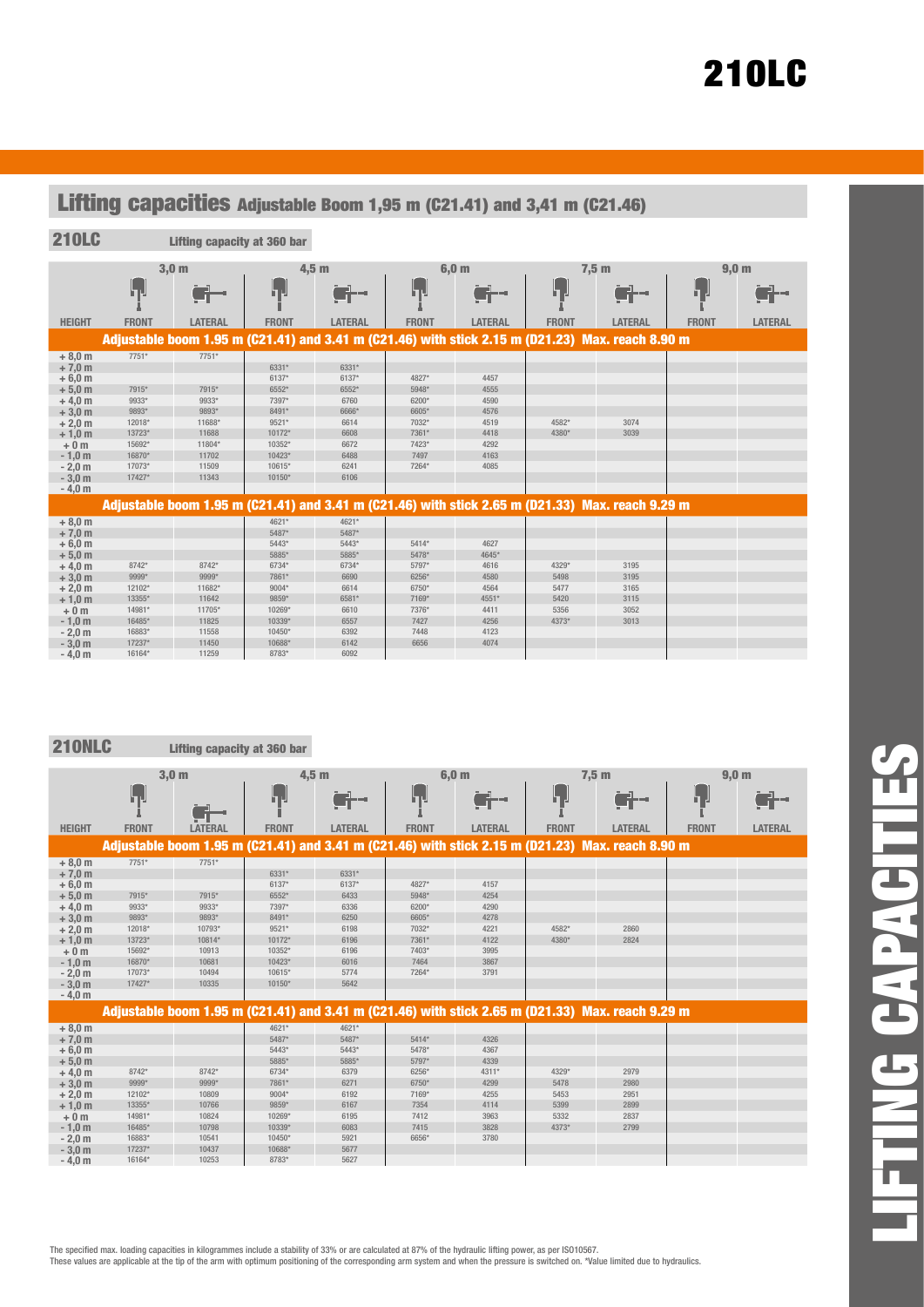| Lifting capacities Adjustable Boom 1,95 m (C21.41) and 3,83 m (C21.461)                                                                              |                                                                                              |                                                                                        |                                                                                                                        |                                                                                                          |                                                                                     |                                                                               |                                              |                                                                                                                                                  |              |                  |
|------------------------------------------------------------------------------------------------------------------------------------------------------|----------------------------------------------------------------------------------------------|----------------------------------------------------------------------------------------|------------------------------------------------------------------------------------------------------------------------|----------------------------------------------------------------------------------------------------------|-------------------------------------------------------------------------------------|-------------------------------------------------------------------------------|----------------------------------------------|--------------------------------------------------------------------------------------------------------------------------------------------------|--------------|------------------|
| <b>210LC</b>                                                                                                                                         |                                                                                              | Lifting capacity at 360 bar                                                            |                                                                                                                        |                                                                                                          |                                                                                     |                                                                               |                                              |                                                                                                                                                  |              |                  |
|                                                                                                                                                      |                                                                                              | 3,0 <sub>m</sub>                                                                       | 4.5 <sub>m</sub>                                                                                                       |                                                                                                          | 6,0 <sub>m</sub>                                                                    |                                                                               | $7,5$ m                                      |                                                                                                                                                  |              | 9,0 <sub>m</sub> |
|                                                                                                                                                      | h.,                                                                                          |                                                                                        | ┠┓┙                                                                                                                    |                                                                                                          | hЧ                                                                                  |                                                                               | ┠╻┨                                          |                                                                                                                                                  | ┠┑┋          |                  |
| <b>HEIGHT</b>                                                                                                                                        | <b>FRONT</b>                                                                                 | <b>LATERAL</b>                                                                         | <b>FRONT</b>                                                                                                           | <b>LATERAL</b>                                                                                           | <b>FRONT</b>                                                                        | <b>LATERAL</b>                                                                | <b>FRONT</b>                                 | <b>LATERAL</b>                                                                                                                                   | <b>FRONT</b> | <b>LATERAL</b>   |
|                                                                                                                                                      |                                                                                              |                                                                                        |                                                                                                                        |                                                                                                          |                                                                                     |                                                                               |                                              | Adjustable boom 1.95 m (C21.41) and 3.83 m (C21.461) with stick 2.15 m (D21.23) Max. reach 9.36 m                                                |              |                  |
| $+8.0 m$<br>$+7,0 m$<br>$+6,0 m$<br>$+5,0 m$<br>$+4.0 m$<br>$+3.0 m$<br>$+2,0 m$<br>$+1.0m$<br>$+0m$<br>$-1,0$ m<br>$-2,0$ m<br>$-3,0 m$<br>$-4.0 m$ | 8593*<br>7654*<br>7655*<br>9893*<br>12071*<br>14362*<br>16350*<br>16871*<br>17307*<br>15826* | 8593*<br>7654*<br>7655*<br>9893*<br>11193<br>11316<br>11191<br>11046<br>11044<br>10917 | 5819*<br>5875*<br>5991*<br>6578*<br>7535*<br>8672*<br>9635*<br>10123*<br>10202*<br>10273*<br>10408*<br>10646*<br>8417* | 5819*<br>5875*<br>5991*<br>6578*<br>6484<br>6379<br>6320<br>6316<br>6371<br>6243<br>6137<br>5919<br>5884 | 5584*<br>5707*<br>6054*<br>6500*<br>6932*<br>7185*<br>7200<br>7297<br>7262<br>6440* | 4410<br>4447<br>4418<br>4391<br>4368*<br>4357<br>4216<br>4068<br>3943<br>3912 | 5344<br>5345<br>5313<br>5260<br>5198<br>5167 | 3024<br>3028<br>3001<br>2953<br>2898<br>2868<br>Adjustable boom 1.95 m (C21.41) and 3.83 m (C21.461) with stick 2.65 m (D21.33) Max. reach 9.84m |              |                  |
| $+8.0 m$                                                                                                                                             |                                                                                              |                                                                                        | $5561*$                                                                                                                | 5561*                                                                                                    |                                                                                     |                                                                               |                                              |                                                                                                                                                  |              |                  |
| $+7.0 m$<br>$+6,0 m$<br>$+5,0 m$                                                                                                                     |                                                                                              |                                                                                        | 5204*<br>5375*<br>5960*                                                                                                | 5204*<br>5375*<br>5960*                                                                                  | 5230*<br>$5110*$<br>5308*                                                           | 4447<br>4505<br>4480                                                          | 5000*                                        | 3111                                                                                                                                             |              |                  |
| $+4.0 m$                                                                                                                                             | 8206*                                                                                        | 8206*                                                                                  | 6904*                                                                                                                  | 6535                                                                                                     | 5694*                                                                               | 4432                                                                          | $5113*$                                      | 3141                                                                                                                                             |              |                  |
| $+3.0 m$<br>$+2,0 m$                                                                                                                                 | 7991*<br>10094*                                                                              | 7991*<br>10094*                                                                        | 8063*<br>$9151*$                                                                                                       | 6403<br>6310                                                                                             | 6182*<br>6675*                                                                      | 4386<br>4358                                                                  | 5290*<br>5313                                | 3136<br>3102                                                                                                                                     |              |                  |
| $+1,0 m$                                                                                                                                             | 11696*                                                                                       | 11126                                                                                  | 9871*                                                                                                                  | 6283                                                                                                     | 7073*                                                                               | 4364                                                                          | 5323                                         | 3043                                                                                                                                             |              |                  |
| $+0m$                                                                                                                                                | 13567*                                                                                       | 11202                                                                                  | 10136*                                                                                                                 | 6311*                                                                                                    | 7154                                                                                | 4348                                                                          | 5267                                         | 2971                                                                                                                                             |              |                  |
| $-1.0 m$                                                                                                                                             | 15563*                                                                                       | 11286                                                                                  | 10186*                                                                                                                 | 6295                                                                                                     | 7204                                                                                | 4188                                                                          | 5194                                         | 2898                                                                                                                                             |              |                  |
| $-2,0$ m                                                                                                                                             | 16682*                                                                                       | 11075                                                                                  | 10288*                                                                                                                 | 6161                                                                                                     | 7331                                                                                | 4022                                                                          | 5159                                         | 2866                                                                                                                                             |              |                  |
| $-3,0 m$                                                                                                                                             | 16949*                                                                                       | 10991                                                                                  | 10540*                                                                                                                 | 6013                                                                                                     | 7226                                                                                | 3920                                                                          |                                              |                                                                                                                                                  |              |                  |
| $-4,0$ m                                                                                                                                             | 17255*                                                                                       | 10940                                                                                  | $10043*$                                                                                                               | 5871                                                                                                     |                                                                                     |                                                                               |                                              |                                                                                                                                                  |              |                  |

210NLC Lifting capacity at 360 bar

|               |              | 3,0 <sub>m</sub> |                 | $4,5$ m        |              | 6,0 <sub>m</sub> |              | 7,5m                                                                                              |              | 9,0 <sub>m</sub> |
|---------------|--------------|------------------|-----------------|----------------|--------------|------------------|--------------|---------------------------------------------------------------------------------------------------|--------------|------------------|
|               | h.           |                  | ┞┓ <sub>╈</sub> |                | hн.          |                  | h d          | i il                                                                                              | ┢╻┚          |                  |
| <b>HEIGHT</b> | <b>FRONT</b> | <b>LATERAL</b>   | <b>FRONT</b>    | <b>LATERAL</b> | <b>FRONT</b> | <b>LATERAL</b>   | <b>FRONT</b> | <b>LATERAL</b>                                                                                    | <b>FRONT</b> | <b>LATERAL</b>   |
|               |              |                  |                 |                |              |                  |              | Adjustable boom 1.95 m (C21.41) and 3.83 m (C21.461) with stick 2.15 m (D21.23) Max. reach 9.36 m |              |                  |
| $+8,0 m$      |              |                  | 5819*           | 5819*          |              |                  |              |                                                                                                   |              |                  |
| $+7,0 m$      |              |                  | 5875*           | 5875*          |              |                  |              |                                                                                                   |              |                  |
| $+6.0 m$      |              |                  | 5991*           | 5991*          | 5584*        | 4110             |              |                                                                                                   |              |                  |
| $+5,0 m$      | 8593*        | 8593*            | 6578*           | 6179           | 5707*        | 4173             |              |                                                                                                   |              |                  |
| $+4,0 m$      | 7654*        | 7654*            | 7535*           | 6070           | 6054*        | 4148             | 5320         | 2810                                                                                              |              |                  |
| $+3,0 m$      | 7655*        | 7655*            | 8672*           | 5966           | 6500*        | 4124*            | 5321         | 2814                                                                                              |              |                  |
| $+2,0$ m      | 9893*        | 9893*            | 9635*           | 5906           | 6932*        | 4129*            | 5289         | 2787                                                                                              |              |                  |
| $+1,0 m$      | 12071*       | 10337            | 10123*          | 5907           | 7160         | 4058             | 5235         | 2740                                                                                              |              |                  |
| $+0m$         | 14362*       | 10429            | 10202*          | 5937           | 7181         | 3920             | 5174         | 2684                                                                                              |              |                  |
| $-1,0$ m      | 16350*       | 10188            | 10273*          | 5776           | 7281*        | 3774             | 5143         | 2655                                                                                              |              |                  |
| $-2,0$ m      | 16871*       | 10048            | 10408*          | 5672           | 7229         | 3650             |              |                                                                                                   |              |                  |
| $-3,0 m$      | 17307*       | 10046            | 10646*          | 5458           | 6440*        | 3619             |              |                                                                                                   |              |                  |
| $-4.0 m$      | 15826*       | 9924             | 8417*           | 5425           |              |                  |              |                                                                                                   |              |                  |
|               |              |                  |                 |                |              |                  |              | Adjustable boom 1.95 m (C21.41) and 3.83 m (C21.461) with stick 2.65 m (D21.33) Max. reach 9.84 m |              |                  |
| $+8,0 m$      |              |                  | 5561*           | 5561*          |              |                  |              |                                                                                                   |              |                  |
| $+7,0 m$      |              |                  | 5204*           | 5204*          | 5230*        | 4147             |              |                                                                                                   |              |                  |
| $+6,0 m$      |              |                  | 5375*           | 5375*          | $5110*$      | 4225             |              |                                                                                                   |              |                  |
| $+5,0 m$      |              |                  | 5960*           | 5960*          | 5308*        | 4204             | 5000*        | 2896                                                                                              |              |                  |
| $+4.0 m$      | 8206*        | 8206*            | 6904*           | 6112           | 5694*        | $4161*$          | $5113*$      | 2925                                                                                              |              |                  |
| $+3.0 m$      | 7991*        | 7991*            | 8063*           | 5993           | 6182*        | 4120             | 5290*        | 2921                                                                                              |              |                  |
| $+2.0 m$      | 10094*       | 10094*           | $9151*$         | 5901*          | 6675*        | 4096             | 5294         | 2886                                                                                              |              |                  |
| $+1.0 m$      | 11696*       | 10277            | 9871*           | 5871*          | 7073*        | 4104             | 5305*        | 2828                                                                                              |              |                  |
| $+0m$         | 13567*       | 10323            | $10136*$        | 5900           | 7135*        | 4049             | 5243         | 2756                                                                                              |              |                  |
| $-1,0$ m      | 15563*       | 10278            | 10186*          | 5826           | 7184*        | 3891             | 5169         | 2685                                                                                              |              |                  |
| $-2,0$ m      | 16682*       | 10075            | 10288*          | 5694           | 7298         | 3728             | 5135         | 2653                                                                                              |              |                  |
| $-3,0$ m      | 16949*       | 9994             | 10540*          | 5550           | 7193         | 3627             |              |                                                                                                   |              |                  |
| $-4,0$ m      | 17255*       | 9945             | 10043*          | 5411           |              |                  |              |                                                                                                   |              |                  |

The specified max. loading capacities in kilogram include a stability of 33% or are calculated at 87% of the hydraulic lifting power, as per ISO10567. These values are applicable at the tip of the arm with optimum positioning of the corresponding arm system and with the pressure switched on. \* Value limited due to hydraulics.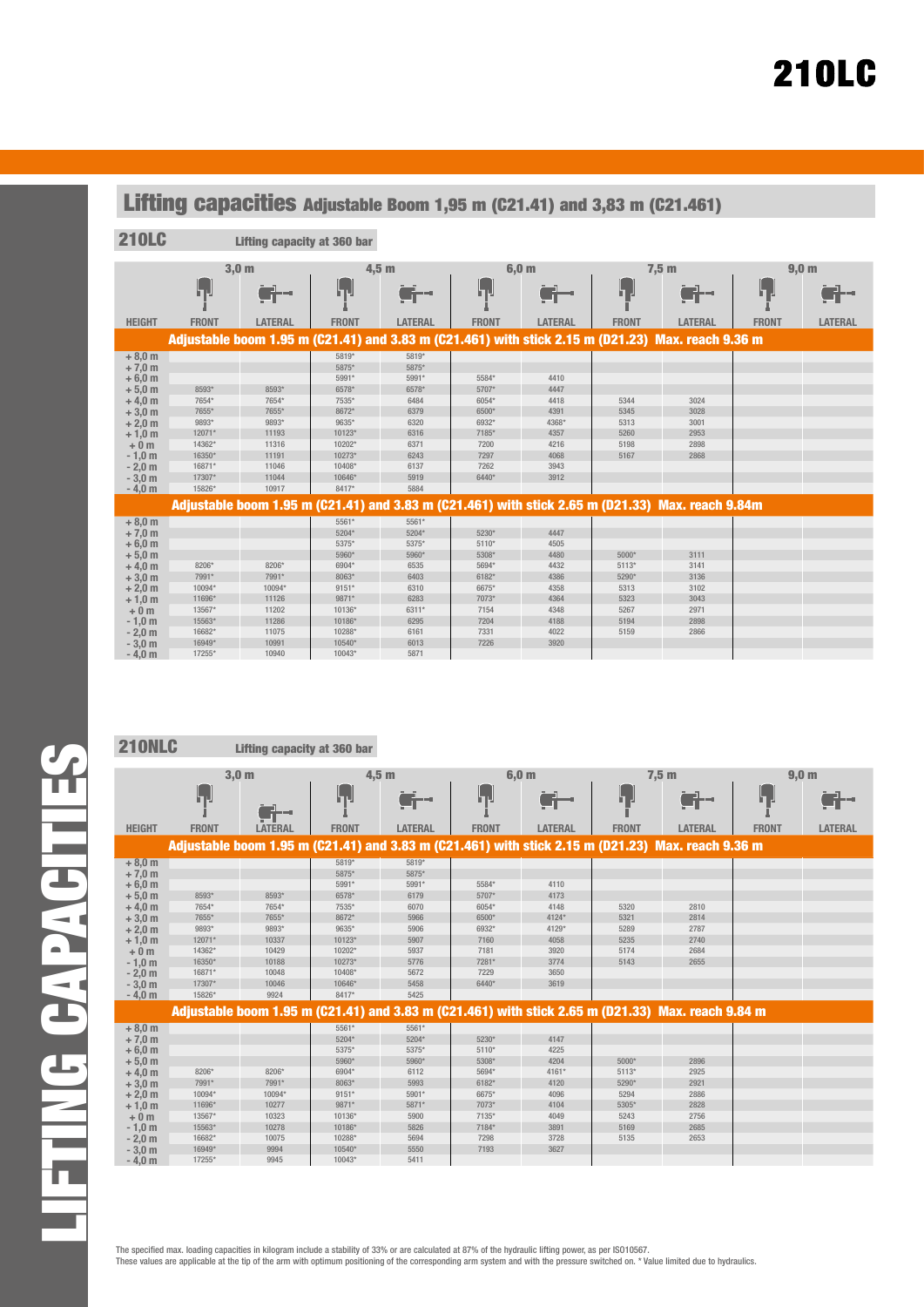

|    | <b>STICK LENGTHS</b>      | 2,15 m (D21.23)     | $2,65$ m (D21.33)  |  |  |
|----|---------------------------|---------------------|--------------------|--|--|
| A  | Max. cut-in height        | $10,22 \, \text{m}$ | $10,65 \; m$       |  |  |
| B  | Max. pouring height       | $7.54 \text{ m}$    | 7.97 m             |  |  |
| C. | Max. trench depth         | $5,85 \; m$         | $6,35 \; m$        |  |  |
| D  | Max. reach                | $9,36$ m            | $9,84 \, \text{m}$ |  |  |
|    | Max. bucket digging force | 133 (145)* kN       | 133 (145)* kN      |  |  |
|    | Max. stick digging force  | 103 (113)* kN       | 90 (98)* kN        |  |  |

WORKING RANGESORKING RANGES